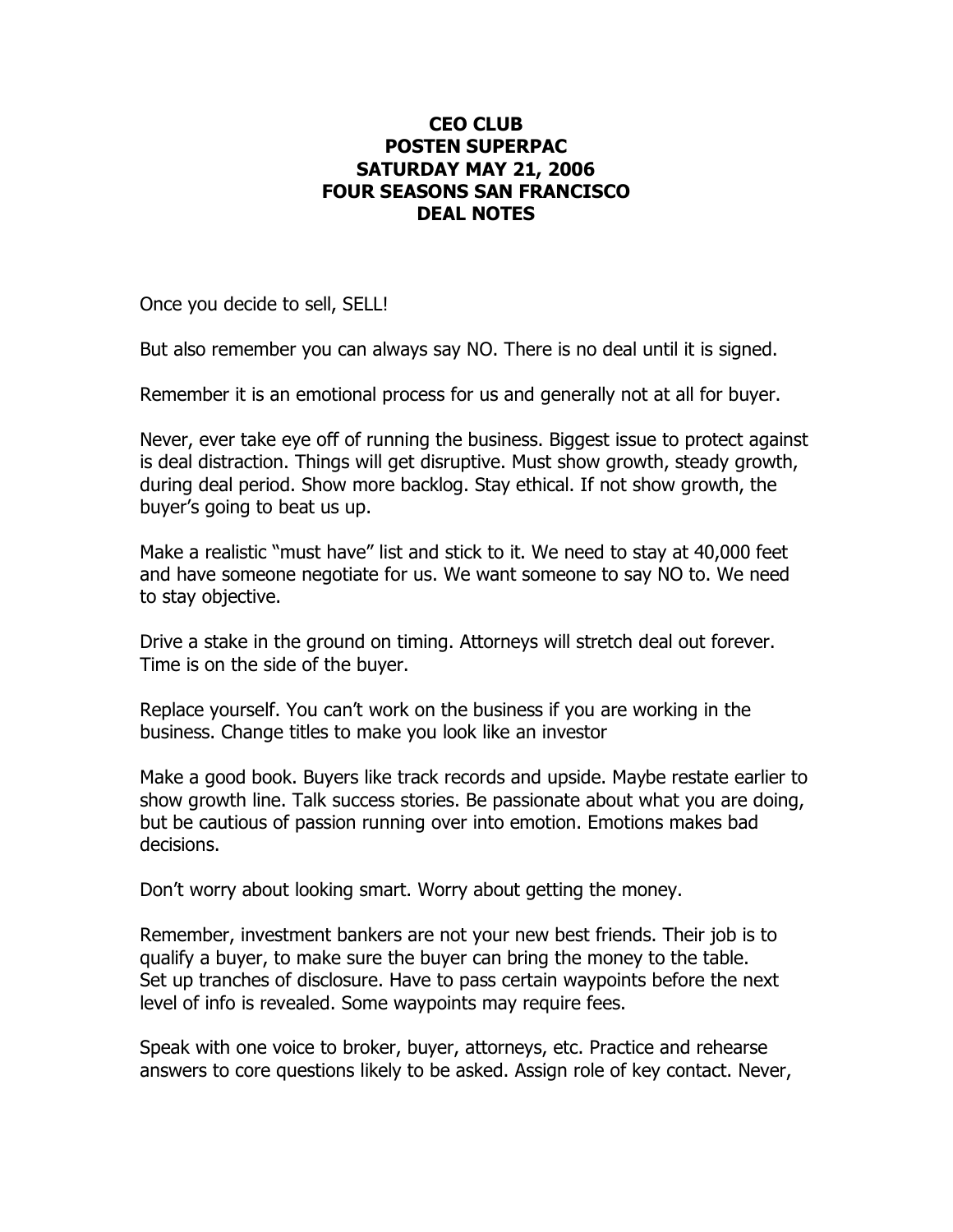ever voice different views in public. Have a script for all key questions and points of view.

If there are partners, decide who will be voice to buyer. Agree on what is and is not ok, but do not put a team of partners on firing line. Buyers look for crack, weakness, chink in the armor to lower value. Also, if partners, agree upfront on an arbitration mechanism/arbitrator to break deal impasse

Key questions

- Why are we worth what we say? Don't answer but put back to them why don't you think we are worth it. Never provide valuation formula. Too many places for buyer to challenge value.
- $-$  #1 why are we selling? Need a great script. E.g. (We need jet fuel to grow and realize scalable potential; need scalable partner, play into their need)
- #2 how much do you want. E.g. \$20mm cash. Defend it.
- $-$  #3 how long wiling to stay. E.g. 1-3 years

Do not stumble, stutter. Stay cool. Be credible. With respect to future growth projections, act as if talking to bank. What would we bet farm on to bank. Then make sure everything we say will happen, does happen.

Educate yourself on exactly what the due diligence process is. Mock up a term sheet and go through issues/objections one by one for practice and to get own story straight.

Have in writing what partners agree to before things get too far along. Play out different scenarios for different deal structure – asset sale, stock sale, tax implications of each, earn outs, etc. Decide what's most important and stick to it.

Be patient. Be prepared for failure.

Be reasonable and realistic. Don't fight over little things. Don't fight for every last thing, every last dollar. Keep eye on end result that is acceptable, not perfect. Most good deals fall apart because the seller, or one partner, wants everything.

Manage the downside. Upside takes care of itself. Lower projections. Lower expectations and really decide just what's enough. Trying to get the optimum amount will generally put you in a losing position

Get employees enrolled early. Brace employees for change. Be sensitive to employee's feelings and needs. Be clear on what is taking place and why it's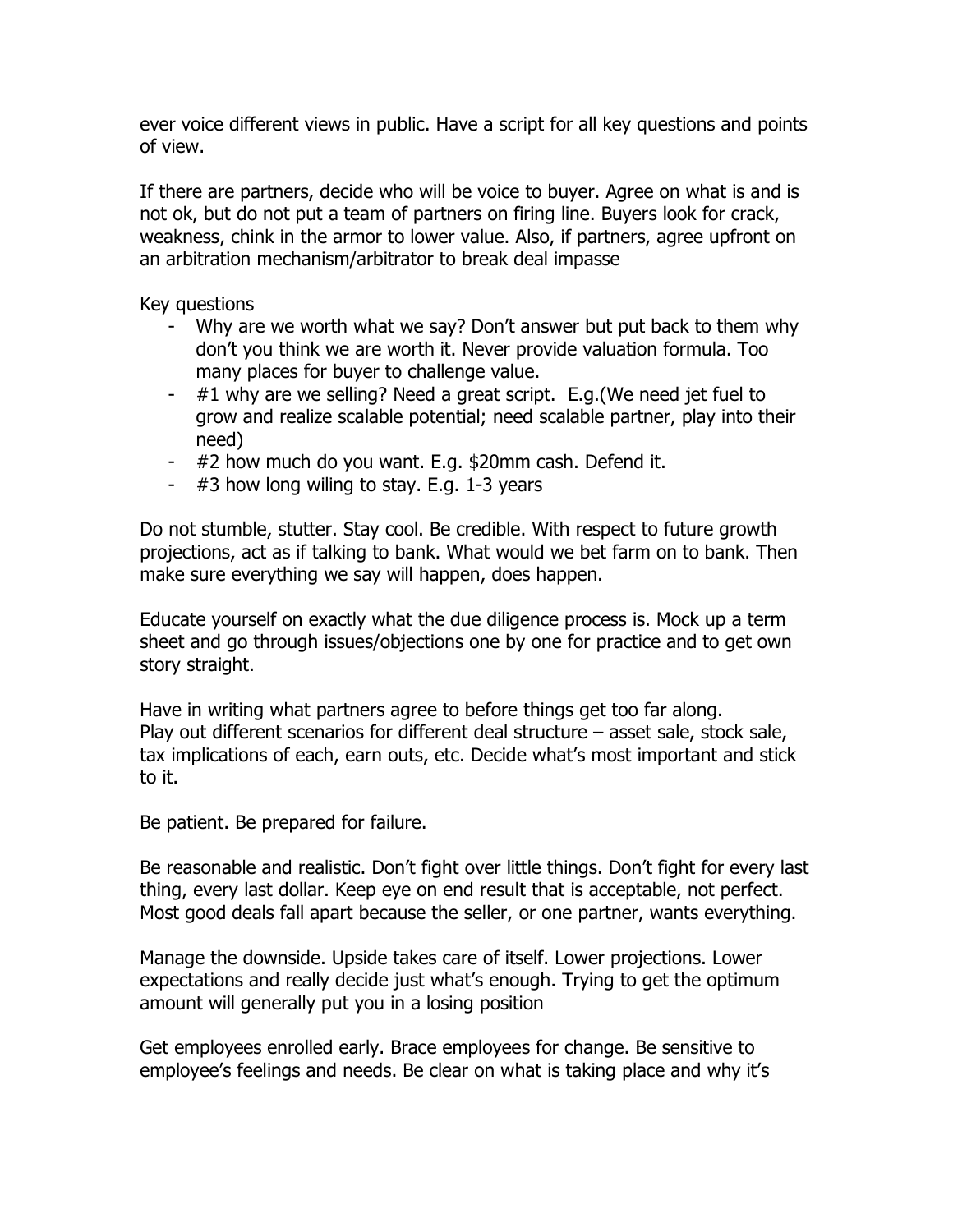important. Define ways to keep employees engaged. Security blanket and/or retention bonus. Protect with employment agreements.

Consider what extra value could a fully informed/engaged employee pool bring to deal? Add to the base deal value and then distribute if get. Make employees active positive participants in process.

Manage what info executive secretary has. The single best source for info, usually not intentionally disclosed, to employees, to buyer or buyer agent.

Protect IP at all costs. One way to protect technology is by making it obsolete. Also, require bond or some form of payment to look at technology. And, never expose the whole thing.

Likely the deal will have stock. Immediately collar, enter hedge transaction. For earn out, get security – letter of credit, stock, etc. Cap liabilities. There are set numbers that can be structured.

Buyers like to believe they can do things better than you. Play into that. But show track record, success stories, sales growth. Be as creative as need to be but show increasing growth.

Buyer will insist on exclusive. Not want us to shop. Need answer to that right up front why if we are not going to do that. One way is to tell them that unless they can show how they are going to spend a fortune in due diligence, no exclusive. Probably have breakup fee. Form of deal will structure best way for indemnification. Buying stock is different than buying assets.

Two types of lawyers: Deal makers or deal breakers. What type do you have and what type does the buyer have. If buyer has a deal breaker, that's an ugly buyer.

Caution: Beware of the buyer using charm as currency. Don't get distracted. Assess the reality of the picture they paint of their company's future. Again, job of investment broker is to bring a real buyer and the funds to the table.

Obvious, but make sure buyer can easily afford us and is fiscally healthy. Don't be distracted by large offer of cash, where there is in reality no cash.

Purpose of the LOI/term sheet is to tie us down. Avoid clawbacks, baskets, etc. What is timeframe. Do not leave things hazy as attorneys will spend time/add fees making the hazy clear. Instead, no LOI, use an APA, asset purchase agreement.